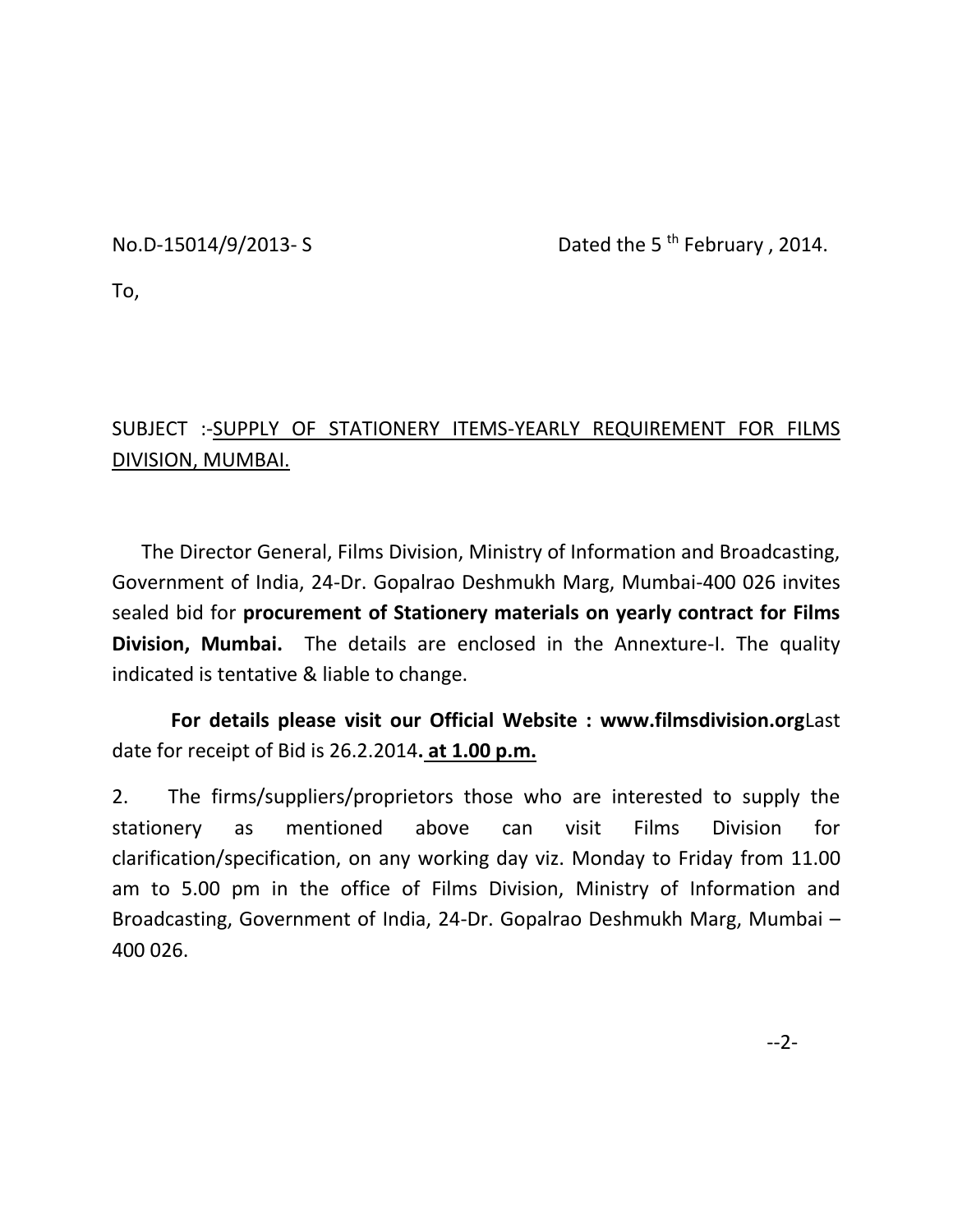3. The bidder except those who are registered with the Central Purchasing Organization, National Small Industries Corporation (NSIC) must enclose with the Bid an Earnest Money ( Bid Security) at 2% of the tendered value in the form of either cross Demand Draft, Fixed Deposit Receipt, Banker's Cheque ( Pay Order) or Bank Guarantee from any of the Commercial Bank drawn in favour of "Accounts Officer, Films Division, Mumbai" valid for a period of 45 days beyond the final bid validity period. The bid which is not accompanied by Earnest Money will not be considered. The validity period/price on acceptance of bid will remain valid for a period of six months.

4. The Earnest Money (Bid Security) shall be forfeited by Films Division in the following events :-

(i) If bid is withdrawn during validity period or any extension there on.

(ii) If bid is varied or modified in a manner not acceptable to this

organization during the validity period or any extension there of.

 (iii) If a bidder whose bid has been accepted but fails to furnish the performance security deposit, performance bank guarantee within 30 days of acceptance of bid.

5. The Earnest Money (Bid Security) of unsuccessful bidders will be returned on finalization of bid. The Earnest Money of successful bidder will be returned on receipt of performance security deposit/bank guarantee.

6. The taxes/duties i.e. VAT, Service Tax etc. leviable if any may be mentioned separately. If these details are not indicated, it will be assumed that the rates are inclusive of all the taxes, Service Tax excluding Octroi.

7. The bidder should mention his PAN/TAN/VAT number in the bid. A copy of the PAN/TAN Card should be attached with the bid.

8. The bid should be on LETTER HEAD of the bidder. (The bid will clearly be superscripted with **"Supply of stationery materials for Films Division, Mumbai"** and same is to be submitted in sealed cover. The bid number and date of closing/opening prominently underlined along with the address of this office.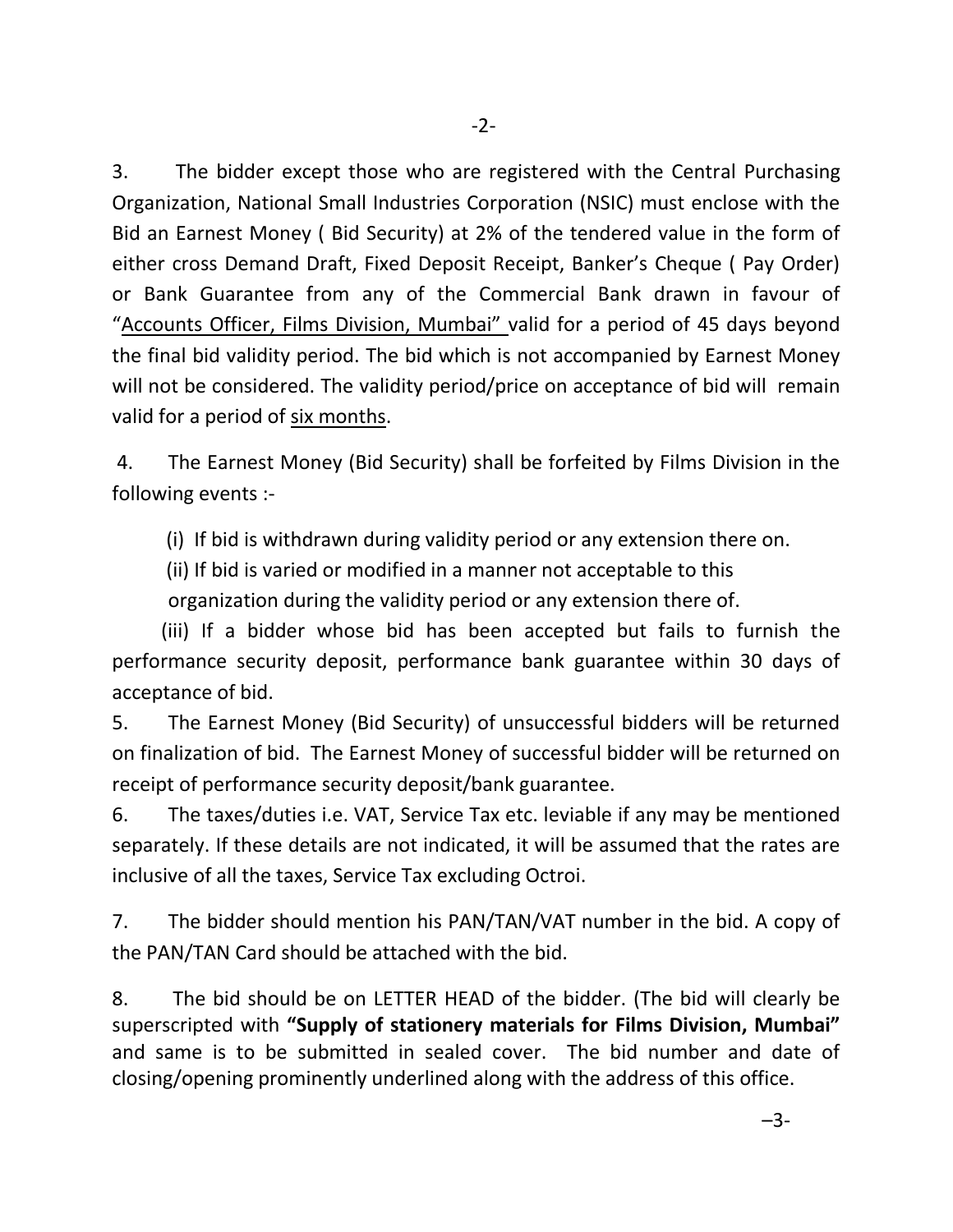9. The bidders should not mention their name on the outer cover and the bid, addressed to The Director General, Films Division, Mumbai. It should be dropped in drop box kept near the main gate (opposite chowki)24-Dr.G. Deshmukh Marg, Mumbai-400 026 up to **1.00 p.m** on **26.2.2014.** All outstations bids, if sent by post, should be sent under registered cover. This Organization will not be responsible for the loss of bid or for delay in postal transit. Bidders are advised in their own interest to ensure that their bid reaches this office well before the closing date and time of the bid as the bids received after the closing date and time of the bid will not be considered. The bid will be opened at **3.00pm** on the closing date in the presence of the bidders or their representatives who may be present.

10. The successful bidder will furnish a performance Security Deposit at the rate of 5% of the value of the total in the form of Demand Draft/ Pay Order or Fixed Deposit Receipt or Bank guarantee from any commercial Bank drawn in favor of "Accounts Officer, Films Division, Mumbai" within 30 days of the receipt of supply order. The Performance Security Deposit will remain with the Films Division, for the contract period of one year that will be returnable at the expiry of the agreement and on fulfillment of the terms and condition.

11. The bidder has to note that if it is found that the materials supplied by the bidder is defective then the same is to be replaced by the firm at his own cost within 48 hours. If it is not replaced in stipulated time, no payment will be made to the supplier

12. The successful bidder should deliver the material immediately as per specifications at the Films Division, Mumbai premises without charging any extra cost, as and when required basis at the same rate for a period of one year from the date of acceptance of the bid.

--4/-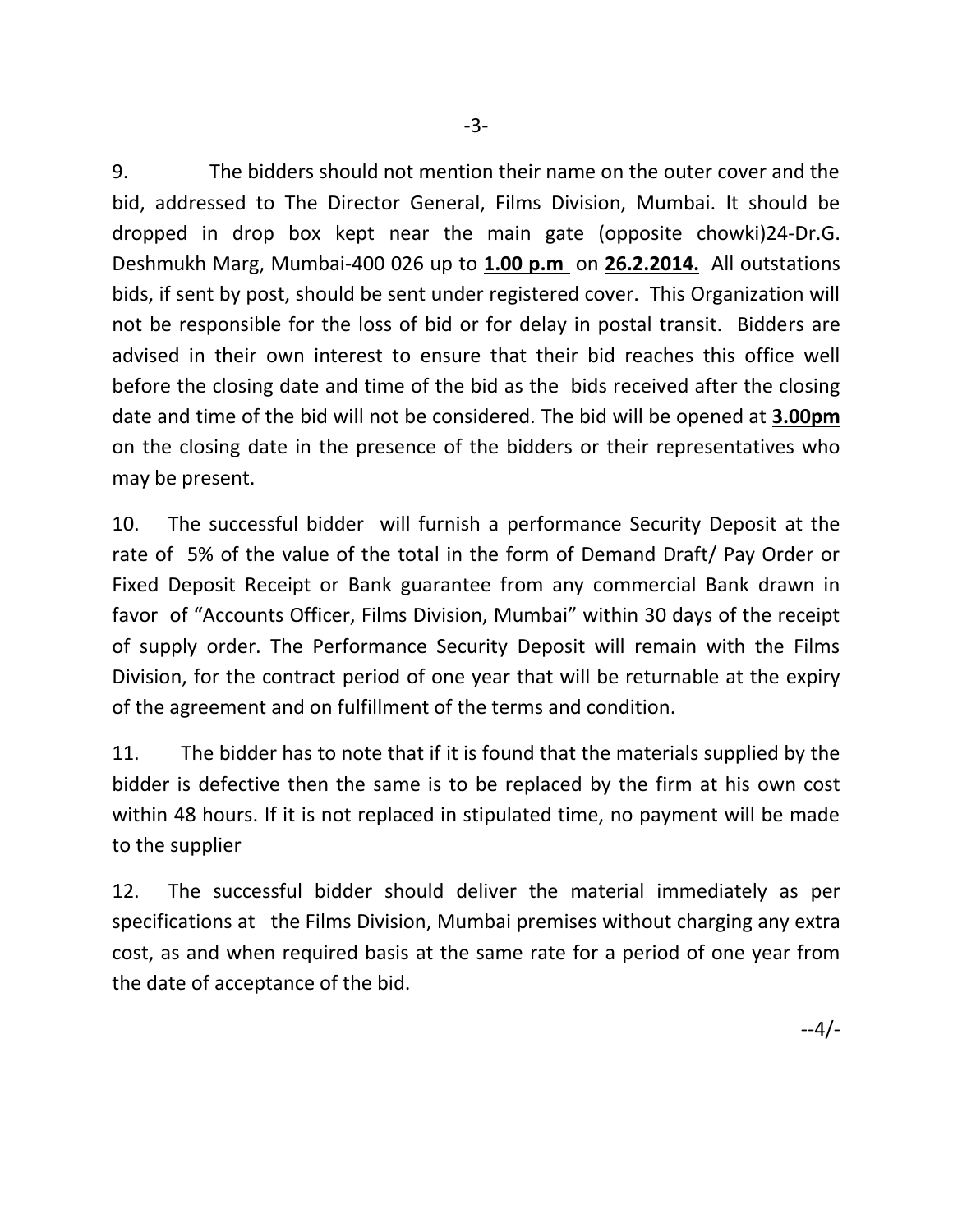13. Right to accept, reject, split the entire bid or any part thereof without assigning any reason rests with the Director General, Films Division, Mumbai and his decision in this regard is final and binding.

14. Income Tax or any other taxes will be deducted from the bill at source as per Government orders.

15. Any disputes arising out of the bid notice, process and finalization of this bid shall be subject to jurisdiction of the High Court of Mumbai.

Yours faithfully,

 ( A. Subramanian ) Asstt.Administrative Officer For Director General

Encl.:-As above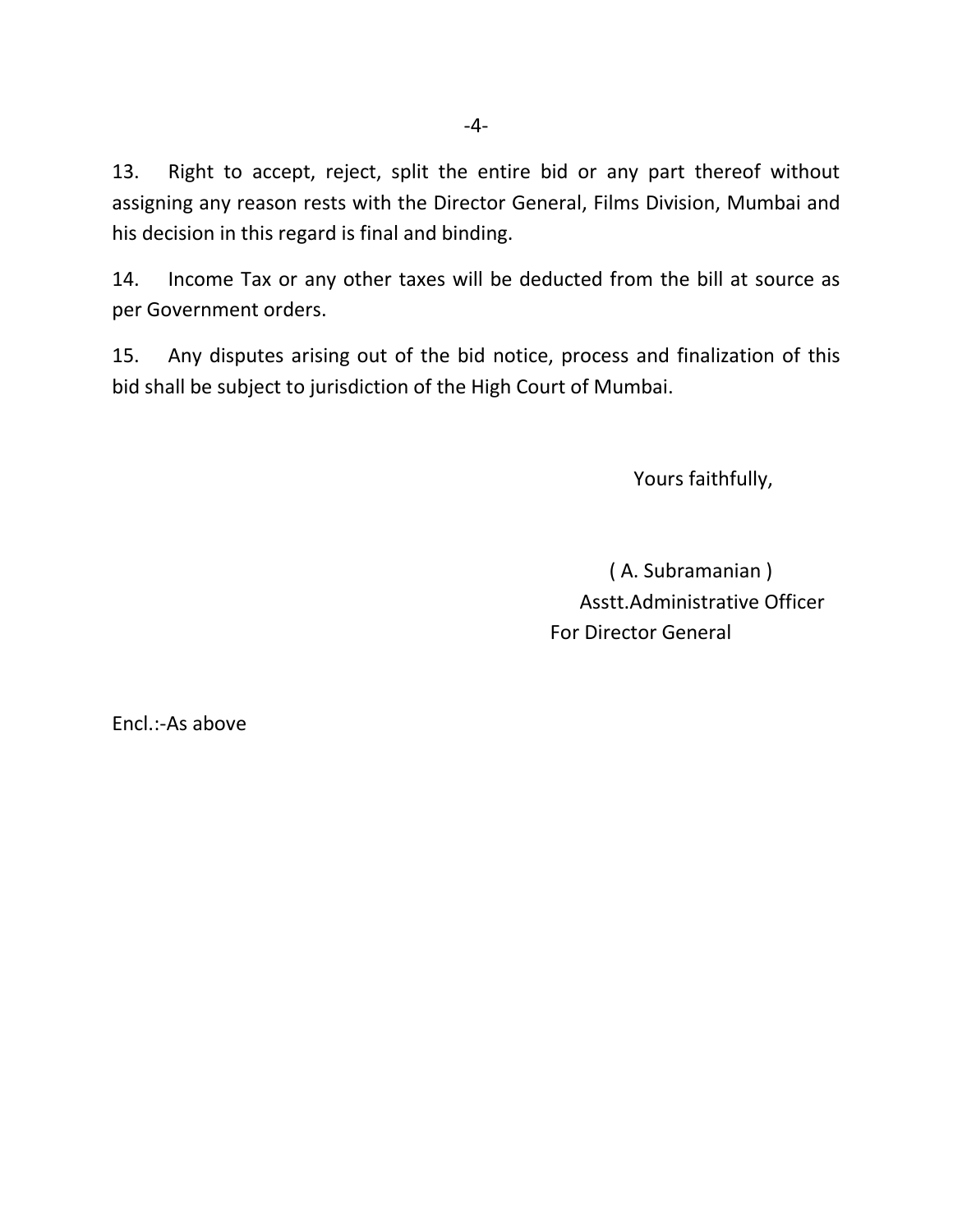## **ANNEXURE**

## **YEARLY REQUIREMENT OF STATIONERY ITEMS FROM February 2014 to January, 2015.**

| Sr.No          | <b>Description</b>                                                                                        | <b>Approx</b><br>Quantity | Rate |
|----------------|-----------------------------------------------------------------------------------------------------------|---------------------------|------|
| $\mathbf{1}$   | Court/Ledger<br>Paper<br>(F/s)<br>(90GSM)Paper<br><b>Deluxe</b>                                           | 25 Reams                  |      |
| $\overline{2}$ | Bilt Copy Power Xerox-A/4<br>(500)<br>sheet)mill pack)(70GSM)Paper                                        | 1000<br>Reams             |      |
| 3              | Copy Power Xerox-F/S mill pack<br>70GSM)Paper                                                             | 200 Reams                 |      |
| 4              | Ruled Sheets-F/S Ordinary (500<br>sheet) (70GSM)Paper                                                     | 5 Reams                   |      |
| 5              | ScribblingPads-Small7"x4.5"<br>(70GSM)Paper(Sundaram)                                                     | 500 Pads                  |      |
| 6              | Scribbling Pads-Big) (70GSM)<br>Paper-do-                                                                 | 200 Pads                  |      |
| $\overline{7}$ | Note Sheets Pad A/4(White)100<br>pagesEach pad As per sample)<br>(70GSM)Paper<br>(Copy<br>Power<br>Paper) | 300 pads                  |      |
| 8              | Ruled Register F/s 1Qrs(Deluxe)<br>(70GSM)Paper(Maruti/Sunny)                                             | 100Nos.                   |      |
| 9              | Ruled Register F/s 2 Qrs (Deluxe)<br>70GSM)Paper(Maruti/Sunny)                                            | 100 Nos.                  |      |
| 10             | Ruled Register F/s 3Qrs(Deluxe)<br>(70GSM)Paper(Maruti/Sunny)                                             | 100 Nos.                  |      |
| 11             | Ruled Register F/s 4 Qrs (Deluxe)<br>70GSM)Paper(Maruti/Sunny)                                            | 50Nos.                    |      |
| 12             | Rules Register F/s 5 Qrs (Deluxe)<br>70GSM)Paper(Maruti/Sunny)                                            | 50 Nos.                   |      |
| 13             | Ruled Register F/s 6 Qrs (Deluxe)<br>70GSM)Paper(Maruti/Sunny)                                            | 50 Nos.                   |      |
| 14             | Register(Half<br>$\overline{2}$<br><b>Rules</b><br>Index)<br>Qrs)(70GSM)Paper(Delux)<br>(Maruti/Sunny)    | 50 Nos.                   |      |
| 15             | Index)<br><b>Rules</b><br>Register(Half<br>4<br>Qrs)(70GSM)(Delux)<br>(Maruti/Sunny)                      | 50 Nos.                   |      |
| 16             | Ruled<br>Register<br>(Half<br>Index)<br>6                                                                 | 50 Nos.                   |      |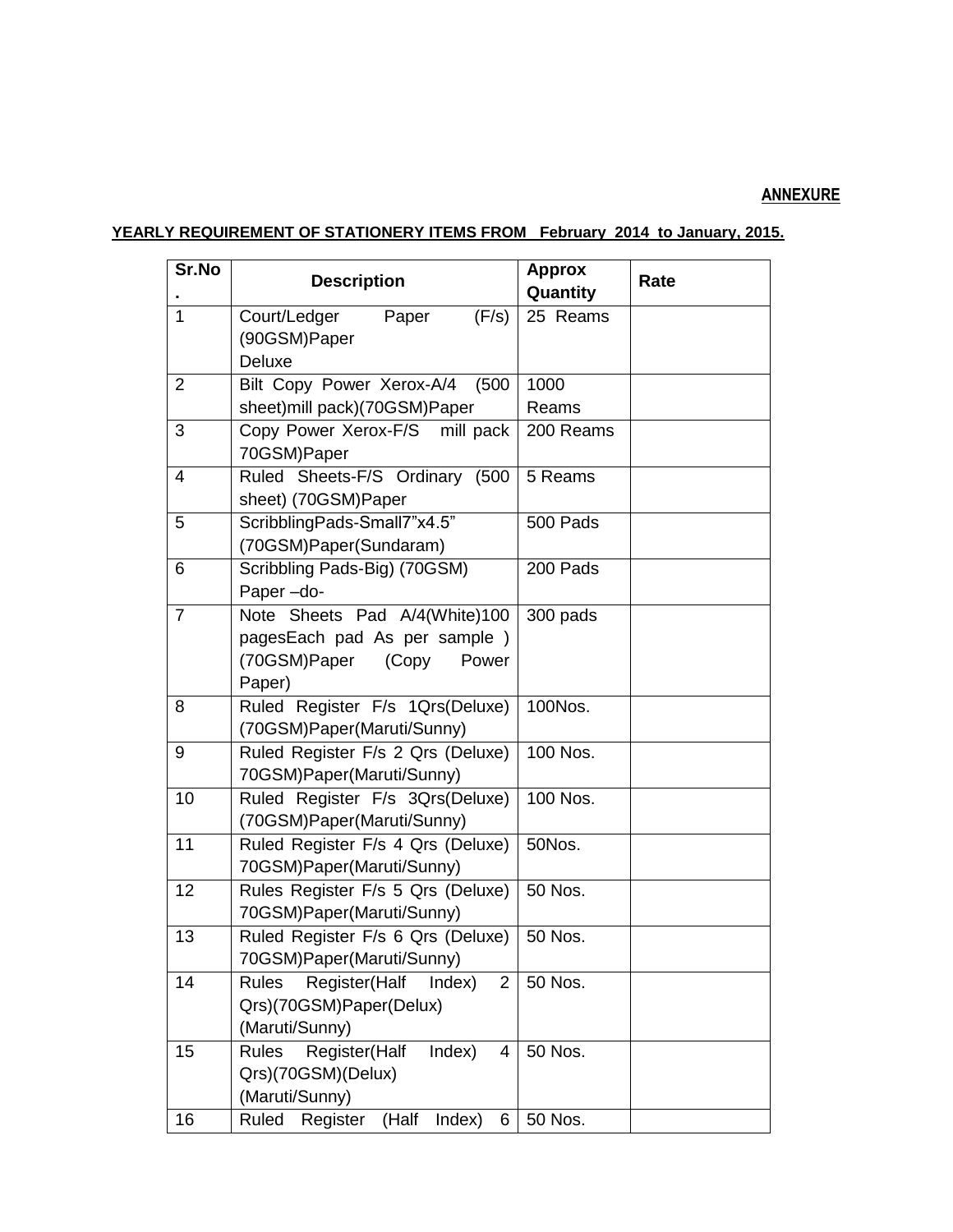|    | Qrs)(70GSM)Paper(Delux)            |                |  |
|----|------------------------------------|----------------|--|
|    | (Maruti/Sunny)                     |                |  |
| 17 | Ruled Register (Half Index)8       | 50 Nos.        |  |
|    | Qrs)(70GSM)Paper (Delux)/          |                |  |
|    | (Maruti/Sunny)                     |                |  |
| 18 | Ruled Register (Full Index)4       | 50 Nos.        |  |
|    | Qrs)(70GSM)Paper (Delux)           |                |  |
|    | (Maruti/Sunny)                     |                |  |
| 19 | Ruled Register(Full Index)8        | 20 Nos.        |  |
|    | Qrs)(70GSM)Paper (Delux)           |                |  |
|    | (Maruti/Sunny)                     |                |  |
| 20 | <b>Ruled Register (Full Index)</b> | 10 Nos.        |  |
|    | 10Qrs)(70GSM) Paper (Delux)        |                |  |
|    | (Maruti/Sunny)                     |                |  |
| 21 | <b>Short Hand Book</b>             | 50 No          |  |
|    | (70GSM)Paper(Maruti/Sunny)         |                |  |
| 22 | Box File (Kangaroo ) with clips    | <b>100 Nos</b> |  |
|    | Kangaroo                           |                |  |
| 23 | Cello Tape (1.5inch)(Tixco)        | 100 No.        |  |
| 24 | U Clips-26mm-Vikram-Nickel         | 20Boxes        |  |
| 25 | Double Hole Punch-(Kangaroo)       | 50Nos.         |  |
| 26 | Single Hole Punch                  | 50 No          |  |
| 27 | Eraser- (Natraj)                   | 100No          |  |
| 28 | Gum Bottle-150 ml-Camel            | 100 No.        |  |
| 29 | Gum Bottle-300 ml-Camel            | 100 No         |  |
| 30 | Gum Bottle-700 ml-Camel            | 100 No         |  |
| 31 | Ordinary Ball Pen (Lexi)           | 1000 No        |  |
| 32 | Jotter Refills(Red)(Armous)        | 150 No         |  |
| 33 | Jotter Refills(Blue)(Armous)       | 150 Nos.       |  |
| 34 | Jotter Pen(Red, Blue &             | 50 Nos.        |  |
|    | Black)(Armous)                     |                |  |
| 35 | Marker Pen (C.D.) Faber Castle     | 300 Nos.       |  |
| 36 | Armous Pen stand with pen          | 50 Nos.        |  |
|    | <b>Holders</b>                     |                |  |
|    | (Red &Blue)                        |                |  |
| 37 | Cello<br>Expert<br>Pen             | 50 No          |  |
|    | (Red, Blue, Green& Black)          |                |  |
| 38 | Marker Pen Camlin (Colors)         | 100No          |  |
| 39 | Perm. Marker Pen (Jumbo)Reynold    | <b>50No</b>    |  |
| 40 | Sketch Pen Set (Reynold/Camel)     | 50 No          |  |
| 41 | Paper Pin 100 Gm.(Vikram)          | 100Pkts        |  |
| 42 | Plastic File Folder with Plastic   | 100Nos.        |  |
|    | Cover with clips (Good Quality)    |                |  |
|    | Morocco                            |                |  |